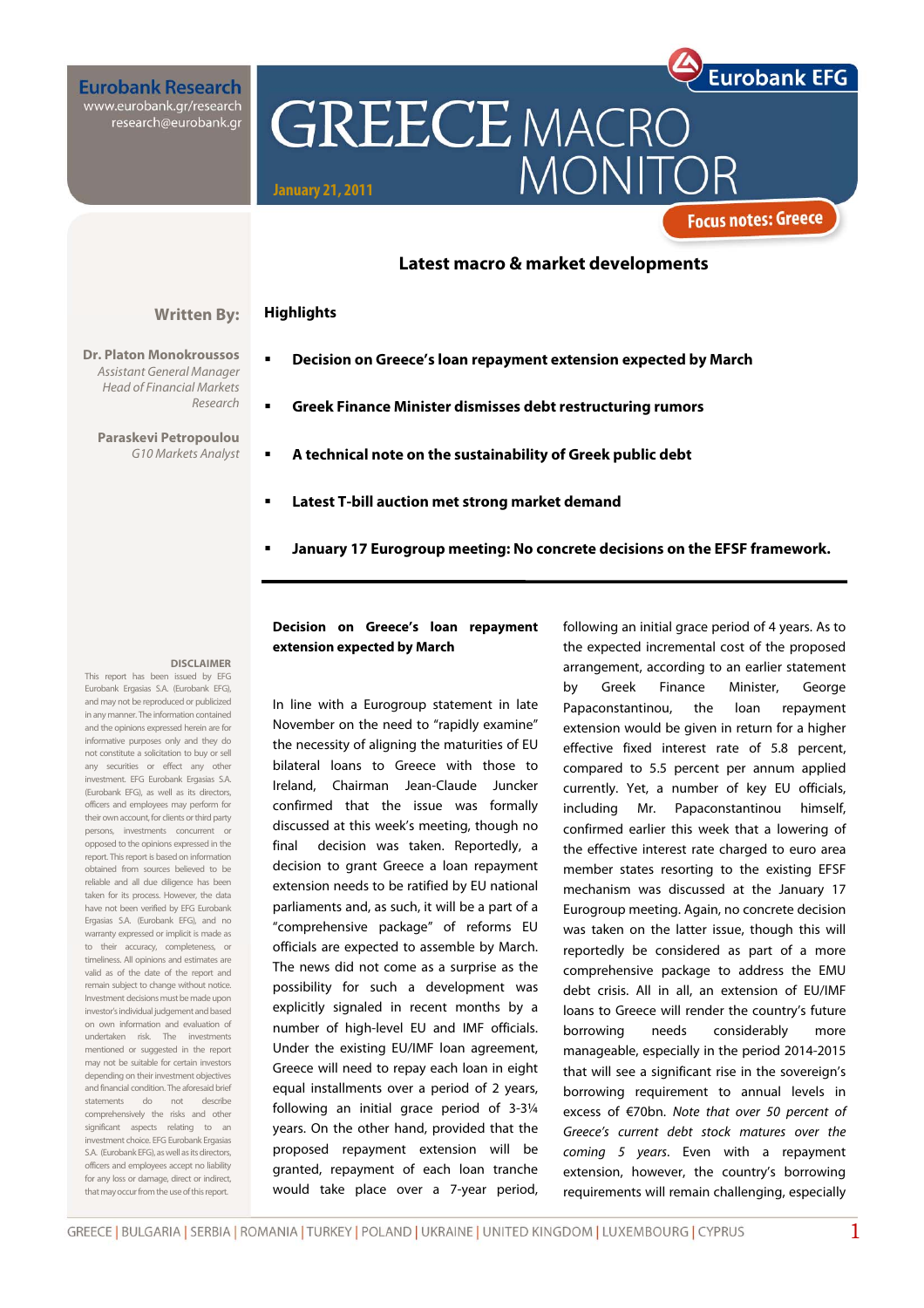



### **Focus notes: Greece**

in the absence of a new financing program after the present EU/IMF lending facility expires in mid 2013.

Graph 1 below depicts our estimates of the required issuance of Greek marketable government debt (mainly for debt rollover purposes) over the coming decade, in the absence of a new EU/IMF loan package after mid-2013. Table 1 also shows our projections regarding the evolution of Greece's gross borrowing need and financing sources in the period 2011-2020. (The projections depicted in Graph 1 and Table 1 assume that the domestic macro environment in 2011-2020 will broadly evolve according to that assumed in the EU/IMF program baseline scenario)

**Graph 1:** Required issuance of marketable government debt in €bn (current projections and after EU/IMF loan repayment extensions)



#### **Greek Finance Minister dismisses debt restructuring rumors**

In a televised interview earlier this week, Finance Minister, George Papaconstantinou, categorically dismissed market speculation that official discussions among EU policy makers regarding a Greek debt restructuring are currently underway. His comments followed a press report in German Die Zeit newspaper –staunchly denied by German finance officials-, citing unnamed official sources suggesting that the government is considering an emergency plan that would allow Greece to buy back some of its debt using funds from the European Financial Stability Facility (EFSF) "with favorable

interest conditions". Along these lines, FT Deutschland reported yday that the Ecofin discussed at its latest meeting on January 17 a concrete Greek debt restructuring scheme, involving the EFSF. According to the aforementioned report, the EFSF would buy Greek debt in the secondary market at a discount rate and then sell it on to Greece at a further discount. The key financial aspect of this structure would reportedly be the gap in the interest rates though which the EFSF can raise funds, due to its AAA rating, and the Greek sovereign yields. The article added that the costs would be borne by investors who paid Greek sovereign bonds to their value and have not written them down. On a separate note, Mr. Papaconstantinou declined to comment on recent remarks by Greek Deputy Prime Minister Theodoros Pangalos suggesting that it would be beneficial for the country to negotiate a repayment extension for its entire debt stock, and not just the loans taken under the existing EU/IMF lending facility. The Greek Finance Minister expressed his optimism that there will be a comprehensive solution to the sovereign debt crisis within the next two months and reiterated the government's commitment to bold structural reforms.

#### **Table 1**

|                                                                            |            |            |                 |                 |                 |                                              |                 |                 |                 |                 | 2009 2010 2011 2012 2013 2014 2015 2016 2017 2018 2019 | 2020            |
|----------------------------------------------------------------------------|------------|------------|-----------------|-----------------|-----------------|----------------------------------------------|-----------------|-----------------|-----------------|-----------------|--------------------------------------------------------|-----------------|
| Gross<br>borrowing<br>need                                                 | 70.3       | 55.1       | 58.1            | 66.9            |                 | 55.5 52.1                                    |                 | 56.0 59.2       | 84.8            | 80.2            | 100.1                                                  | 70.2            |
| deficit finacing                                                           | 36.1       | 22.3       | 16.8            | 14.9            | 11.4            | 6.4                                          | 6.4             | 5.5             | 5.3             | 5.0             | 4.9                                                    | 3.1             |
| Amortizations                                                              | 29.7       | 26.0       | 37.1            | 45.8            | 42.9            | 48.3                                         | 48.4            | 52.5            | 78.4            | 74.0            | 94.0                                                   | 65.9            |
| Other                                                                      | 4.5        | 6.8        | 4.2             | 6.2             | 1.2             | $-2.6$                                       | 1.2             | 1.2             | 1.2             | 1.2             | 1.2                                                    | 1.2             |
|                                                                            | 2009       |            |                 |                 |                 | 2010 2011 2012 2013 2014 2015 2016 2017 2018 |                 |                 |                 |                 | 2019                                                   | 2020            |
| <b>Gross financing</b><br>source<br>including<br>offical (EU/IMF)<br>loans | 70.3       | 55.1       | 58.1            | 66.9            | 55.5            | 52.1                                         |                 | 56.0 59.2       | 84.8            | 80.2            | 100.1                                                  | 70.2            |
| Privatization<br>Other                                                     | 0.9<br>3.8 | 0.0<br>5.3 | 1.0<br>$\bf{0}$ | 2.0<br>$\bf{0}$ | 2.0<br>$\bf{0}$ | 2.0<br>$-3.8$                                | 2.0<br>$\bf{0}$ | 2.0<br>$\bf{0}$ | 2.0<br>$\bf{0}$ | 2.0<br>$\bf{0}$ | 2.0<br>0                                               | 2.0<br>$\bf{0}$ |
| Market access                                                              | 65.6       | 18.3       | 10.6            | 40.9            | 45.5            | 53.9                                         | 54.0            | 57.2            | 82.8            | 78.2            | 98.1                                                   | 68.2            |
| <b>EU/IMF</b> loans                                                        | $\bf{0}$   | 31.5       | 46.5            | 24              | 8               | $\bf{0}$                                     | $\bf{0}$        | 0               | $\bf{0}$        | 0               | 0                                                      | 0               |

#### **A technical note on the sustainability of Greek public debt**

In our Economy & Markets December 2010 issue (see Eurobank EFG Research, "Assessing fiscal policy with the use of sustainability indicators: The case of Greece") we presented an empirical investigation on the sustainability and solvency of Greece's fiscal position. As we noted back then, there appears to be no unanimity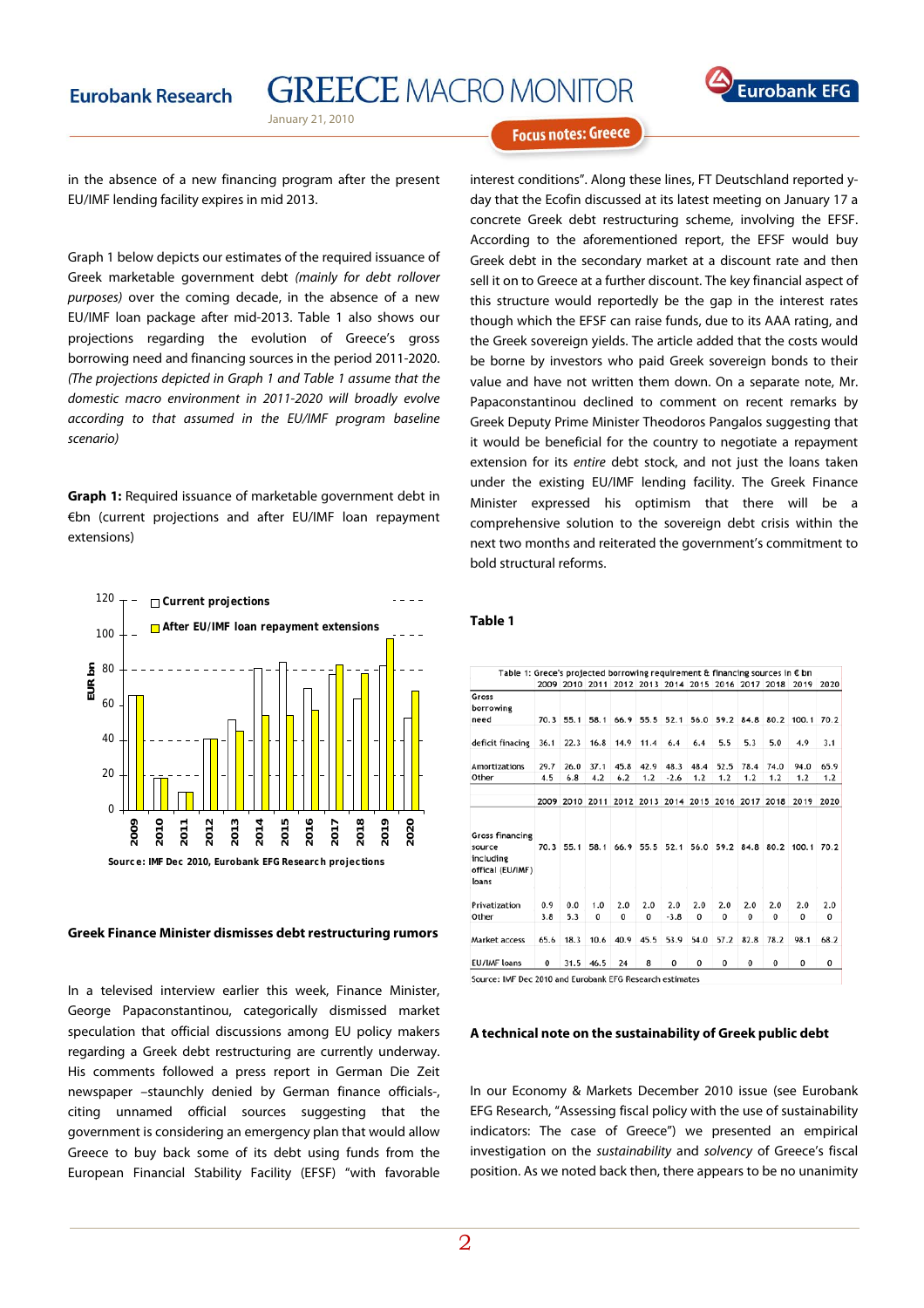January 21, 2010



**Focus notes: Greece** 

in the existing literature as to what really distinguishes fiscal sustainability from solvency. Yet, drawing a more clear distinction between the two terms is of particular importance in the current trajectory, especially in view of the November 29<sup>th</sup> Eurogroup statement, which provided a general outline of a proposed permanent crisis resolution mechanism – the so-called European Stability Mechanism (ESM) – that will replace the existing EFSF/EFSM facility, when it expires in June 2013.

According to that statement, private sector bondholders would share some of the rescue costs in the event of a sovereign default, but only on "a case-by-case basis", in line with current IMF policies. Specifically, in the case that a sovereign borrower is deemed solvent on the basis of a debt sustainability analysis conducted by the EC, ECB and the IMF, private sector creditors will be encouraged "to maintain exposure" in the sovereign. However, in the unexpected event that a country appears to be insolvent, the Member State would need to negotiate a comprehensive restructuring plan with its private creditors, in line with IMF practices with a view to restoring debt sustainability.

In the existing literature, a number of authors distinguish between solvency and fiscal sustainability as follows: a government is often deemed to be solvent when it satisfies the government's intertemporal budget constraint over an infinite horizon. In other worlds, solvency relates to a sovereign borrower's ability to finance its debts through future primary surpluses over an infinite time horizon. On the other hand, the term sustainability is often used to indicate a government's ability to attain a specific target value for the debt-to-GDP ratio over a finite horizon. (For a quantitative analysis on the definition and mathematic derivation of the above terms please see Eurobank EFG Research's Economy & Markets December 2010 issue). As a final point on this paragraph, note that in its second review (Dec 2010) under the existing stand-by arrangement, the IMF states that Greece's fiscal position is deemed sustainable, provided that **a)** the government implements rigorously the agreed stabilization program of fiscal austerity and structural reforms and **b)** the domestic economic trajectory evolves according to the program's baseline macro forecasts.

In this section, we concentrate on the issue of sustainability of Greece's fiscal position over a long term horizon (up to the year 2030) with the use of a fiscal indicator commonly appearing in the literature, in the lines suggested by, among others, Buiter (1985, 1987) and Blanchard (1990). The fiscal indicator we calculate here is the sustainable primary balance**,** corresponding to three discrete terminal values for the public debt ratio in 2030; namely: 141.2%-of-GDP (i.e., the ratio's estimated level at the end of 2010), 100%-of-GDP and 80%-of-GDP**.** The latter value broadly corresponds to the current average ratio in the euro-area. In our case, the sustainable primary balance corresponds to the annual primary surplus (expressed in ppt-of-GDP terms) that needs to be generated so as to ensure that the terminal debt ratio takes one of the values specified above. As a final note, the difference between the sustainable primary balance and the current primary balance vields the value of the so-called *primary gap* indicator, which effectively measures the magnitude of the adjustment required to reach a predetermined value of the debt-to-GDP ratio by the end of the corresponding horizon (year 2030).

Naturally, in calculating the sustainable primary balance (and the corresponding primary gap indicator), one needs to know the current value of the primary balance-to-GDP ratio and to also use long-term forecasts for the average values of interest rate on debt, inflation and the rate of growth of real GDP. In our study (results presented in Table 3i-3iii), we take as baseline scenario the latest IMF baseline forecasts for the evolution of Greece's main macroeconomic and fiscal variables as well as privatization revenue and other stock-flow adjustments in the period 2011- 2020 (Table 2). For the remaining years under consideration (period 2021-2030), we make the simplifying assumption that the key variables of interest (i.e., real GDP growth, GDP deflator and interest rates) remain constant at their 2020 levels.

**Table 2: IMF baseline M-T macro scenario for Greece**

|                          | 2009   | 2010   | 2011 |     |     | 2012 2013 2014 2015 2020 |                  |     |
|--------------------------|--------|--------|------|-----|-----|--------------------------|------------------|-----|
| GDP Growth (%)           | $-2.6$ | $-4.2$ | $-3$ | 1.1 | 2.1 | 2.1                      | 2.7 <sup>2</sup> | 27  |
| GDP deflator (%)         | 1.8    | 3      | 1.5  | 0.4 | 0.8 | 1.2                      | 1.3 <sup>1</sup> | 1.8 |
| Nom. GDP $(\epsilon$ bn) | 235    | 230    | 227  | 230 | 237 | 244                      | 254              | 311 |
| Int. Rate $(\%)$         | 4.8    | 4.9    | 4.6  | 5.  | 5.4 | 5.7                      | 5.7 <sup>1</sup> | 5.7 |
| <b>Bund Rate</b>         |        | 225    | 275  | 350 | 350 | 350                      | $350 -$          | 350 |
| Spread over Bund         |        | 550    | 525  | 350 | 300 | 300                      | $300 -$          | 250 |
| Public debt (% GDP)      | 127    | 141    | 152  | 158 | 158 | 154                      | 150.             | 131 |

Source: IMF Dec. 2010

Tables 3i-3iii below shows the main results of our exercise. Notation-wise, **y** stands for real GDP growth and **r**for the interest rate on new debt. In these tables, we calculate the required primary surplus (in ppt-of-GDP terms) required to ensure that the debt-to-GDP ratio assumes in year-2030 a predetermined value, under various assumptions for real GDP growth and interest rates. For instance, the line 1-column 2 value of Table 3i indicates that for real GDP growth (and interest rate on new debt) that is higher (lower) by 1ppt (150bps) relative to the baseline scenario, an annual primary surplus of 1.8%-of-GDP is need to ensure that the debt to GDP ratio is stabilized by 2030, i.e., returns to its end-2010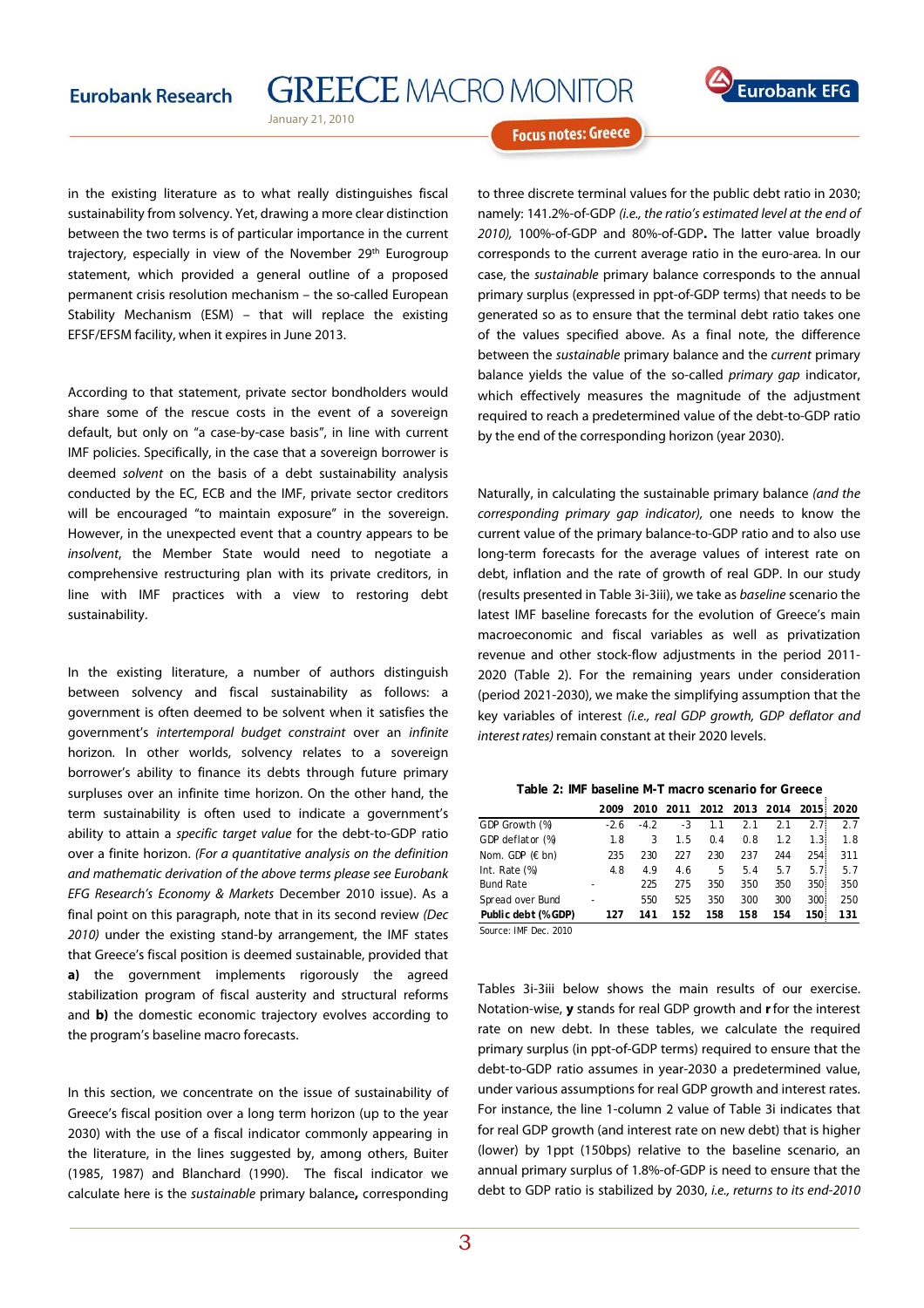**GREECE MACRO MONITOR** 

January 21, 2010



**Focus notes: Greece** 

level. Similarly, line 1-column 2 of Table 3ii indicates that under the same assumptions for real GDP growth and the real interest rate, an annual primary surplus of 4.5%-of-GDP is required to bring the debt-to-GDP ratio to 100% by the end of the forecasting horizon (year 2030).

| Table 3i - Required annual primary balance (% GDP) to stabilise the debt ratio at its |
|---------------------------------------------------------------------------------------|
| 2010 level by 2030                                                                    |

| v/r           |     | r - 300bps r - 150bps |     | Baseline $r + 150$ bps $r + 300$ bps |     |
|---------------|-----|-----------------------|-----|--------------------------------------|-----|
| $y+1$ ppt     | 0.7 | 1.2                   | 1.8 | 2.3                                  | 2.8 |
| $y + 0.5$ ppt | 1.8 | 2.3                   | 2.8 | 3.4                                  | 3.8 |
| Baseline      | 2.9 | 4.9                   | 3.8 | 4.3                                  | 4.8 |
| $y - 0.5$ ppt | 3.9 | 4.4                   | 4.8 | 5.3                                  | 5.7 |
| $y - 1$ ppt   | 4.8 | 5.3                   | 5.8 | 6.2                                  | 6.6 |
|               |     |                       |     |                                      |     |

| Table 3ii- Required primary balance (% GDP) to reduce the debt ratio to 100% by 2030 |                       |     |     |                                      |     |  |  |  |
|--------------------------------------------------------------------------------------|-----------------------|-----|-----|--------------------------------------|-----|--|--|--|
| v/r                                                                                  | r - 300bps r - 150bps |     |     | Baseline $r + 150$ bps $r + 300$ bps |     |  |  |  |
| $y+1$ ppt                                                                            | 4.1                   | 4.5 | 4.9 | 5.3                                  | 5.8 |  |  |  |
| $y + 0.5$ ppt                                                                        | 4.9                   | 5.3 | 5.7 | 6.2                                  | 6.6 |  |  |  |
| Baseline                                                                             | 5.8                   | 6.2 | 6.6 | 69                                   | 7.3 |  |  |  |

**Table 3iii - Required primary balance (% gdp) to reduce the debt ratio to 80% by 2030**

y - 0.5ppt **6.6** 6.9 7.3 7.7 8.1 y - 1 ppt **7.3 7.7 8.1 8.4 8.8**

| v/r           |     | r - 300bps r - 150bps |     | Baseline $r + 150$ bps $r + 300$ bps |     |
|---------------|-----|-----------------------|-----|--------------------------------------|-----|
| $y+1$ ppt     | 5.7 | 6.1                   | 6.5 | 6.8                                  | 7.2 |
| $y + 0.5$ ppt | 6.5 | 6.8                   | 7.2 | 7.5                                  | 7.9 |
| Baseline      | 7.2 | 7.5                   | 7.8 | 8.2                                  | 8.5 |
| $y - 0.5$ ppt | 7.9 | 8.2                   | 8.5 | 8.9                                  | 9.2 |
| $y - 1$ ppt   | 8.5 | 8.9                   | 92  | 9.5                                  | 9.8 |

Source: EC/ECB/IMF, Greek Finance Ministry, Eurobank EFG Research

Disregarding the first and last lines/columns of Tables 3i-3iii (which contain comperatively more extreme values relative to the baseline) we are left with the a range of (broadly feasible) value for the sustainable primary balance required to either stabilize or reduce the debt ratio to more sustainable levels by the end of the examined horizon. That is, assuming the following: **a)** a return to positive and sustainable medium-term economic growth (via fiscal austerity and structural reforms aiming to reinstate competitiveness, boost productivity and reduce the crowding out of the private sector) **b)** establish the conditions for a gradual deescalation of sovereign spreads and the sovereign's return to bond markets and **c)** a vigilant implementation of the present fiscal austerity program.

## **Fitch cuts Greece's sovereign credit rating to junk; says may lower rating again if country misses any quarterly EU/IMF review or fails to return to positive economic growth by Q3 2011**

Citing persisting concerns about the country's ability to service its debt and embark on a sustained economic recovery, Fitch cut earlier this week Greece's sovereign credit rating by one notch to below investment grade with a negative outlook. In the accompanying statement, the ratings agency said that while

Greece's economic and fiscal performance has in many respects exceeded expectations, its heavy public debt burden renders fiscal solvency highly vulnerable to adverse shocks. The ratings agency added that prohibitively high borrowing costs casts further doubts on the country's stated intention to regain access to international bond markets some time this year.

Fitch became the third major agency to cut Greece's rating into junk territory, with its senior analyst for Greece signaling the possibility of a further downgrade, in case that the country fails to return to a positive growth path by Q3 2011 or fails to meet any quarterly EU/IMF reviews under the current bailout programme. Fitch placed Greece under review for a possible downgrade in early December, with a number of recent press reports suggesting that the downgrade was originally intended to be as sizeable as three notches. However, following a teleconference Fitch hold with the Greek Finance Ministry and information provided by the EU/IMF, the downgrade was limited to one notch. Even so, a statement released by the Greek Finance Ministry shortly after the downgrade read that the move could not be justified on the basis of the country's fiscal consolidation efforts, reforms already implemented, those underway and an anticipated repayment extension of EU/IMF loans.

### **Further rating downgrades by Moody's and S&P may also be in the offing**

Rating agencies S&P and Moody's, both of which currently maintain non investment grade ratings for Greek sovereign debt, have also warned that further imminent sovereign credit downgrades may well be in the offing. S&P cautioned last month that Greece, a potential recipient of the post-2013 European Stability Mechanism, could have its sovereign rating lowered by a many as a couple of notches if the permanent rescue mechanism would assign "preferred credit" status to public creditors, a development that could be detrimental to the ability of nonofficial holders of sovereign debt to be repaid. Note that the specific modalities and operations characteristics of the future permanent crisis resolution mechanism are not expected to be finalized before the March 2011 EU Summit. Following a similar move, Moody's also put Greece on Watch for a possible downgrade in late 2010, warning that a multi-notch downgrade remains in the cards if the country fails to reduce its debt to "sustainable levels" in three to five years. Moody's, which plans to complete its review on Greece "as quickly as possible", currently places the country's sovereign rating at Ba1, equal to S&P's and Fitch's BB+, the highest junk-level status rating.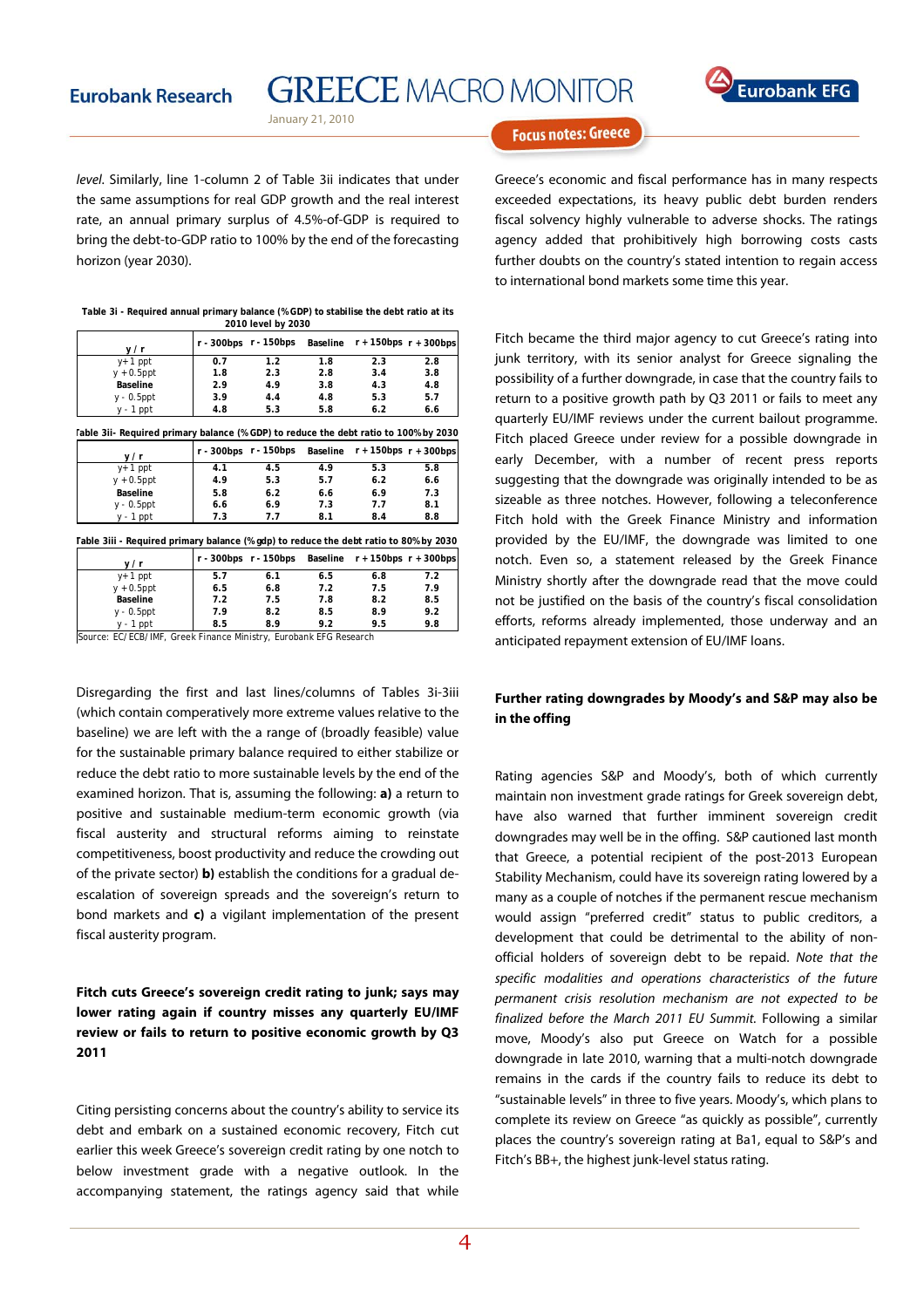January 21, 2010

# **Eurobank EFG**

**Focus notes: Greece** 

#### **Latest T-bill auction met strong market demand**

Greece's Public Debt Management successfully sold €650mn of 13-week T-bills, including €150mn in non-competitive bids on January 18, its second tender for the year. The auction produced a yield of 4.10%, unchanged from a previous auction of similar maturity paper that took place on November 16. The auction was oversubscribed 4.98 times, with some 80% of the T-bills sold being purchased by foreign investors, up from 30-40% in November. A €1.95bn of 26-week T-bills auction on January 12, was also easily absorbed, reflecting a recent improvement in market confidence towards struggling EMU periphery economies. The PDMA sold €1.95bn of 26-week T-bills, including €450mn in non-competitive bids at a yield of 4.90%, in line with market expectations. The EU/IMF rescue package allows Greece to stay away from bond markets until Q1 2012, but since September, when quarterly tenders of short-term government paper were abandoned for the sake of a better cash management and more leeway, the government continues to issue T-bills on a monthly basis for rolling-over maturing short-term paper. Greece will need to borrow some €58.1bn for the whole 2011 to finance its deficit and roll over existing debt. Out of this amount, some €46.5bn will be in the form of EU/IMF loans under the existing financial support scheme, with the remaining amount representing net borrowing from the market via T-bill issues.

In a similar positive note, Spain issued €5.5bn in 12- and 18 month T-bills on January 18, both at a lower yield than the previous auctions in December. Belgium, whose funding cost moved sharply higher recently amid concerns that a domestic political deadlock would prevent it from tackling its debt problem, sold 12-month T-bills earlier this week at a lower yield compared to that in December, while a separate 3-month Treasury bills auction produced the lowest yield in two months. These positive auction results were received with considerable relief by investors in EMU periphery debt markets. Rising expectations for a more comprehensive solution to the EMU sovereign debt crisis, the recent increase in the pace of ECB sovereign bond purchases and Japanese Finance Minister Yoshihiko Noda's remarks that his country is considering buying about 20% of the initial EFSF offering in late January provided additional support to market sentiment.

### **December CPI resumes its uptrend; Greek unemployment rises again in October**

Greek CPI came in at 5.2%yoy in December, matching its October level following a temporarily drop to 4.9%yoy in the prior month

reflecting the impact of firmer energy prices. In the same month last year, the annual rate of change of the CPI was 2.6%yoy. For the whole 2010, CPI averaged 4.7%yoy in 2010 vs. 1.2%yoy in 2009 while, based on the final 2011 budget document, domestic inflation is seen averaging 2.2%yoy this year, before easing to 0.5% and 0.7% in 2012 and 2013 respectively on warning base effects and a negative output gap. Separately, Greece's unemployment rate remained in a rising trend in October, jumping to a record rate of 13.5% from 9.8% in the same month of last year and 12.6% in September, as the ongoing domestic economic recession takes its toll on the labor market. Greece's unemployment rate was the fourth-highest in the 16-member euro area in October after Spain, Slovakia and Ireland as well as 3.4 percentage points higher than the region's average. According to the final budget plan for this year, the unemployment rate is estimated to rise further to 14.6% in 2011 as the economy is expected to experience its third consecutive year of recession and 14.8% in 2012, before falling modestly to 14.3% in 2013. Adding to the recent string of domestic macro data releases, industrial production dropped 7.6%yoy in November, a higher pace of decline relative to October's - 5.2%yoy mainly due to a sharp fall in sectors such as foods, beverages, apparel and consumer durables. In the eleven-month period January-November 2010, industrial production fell 5.7% yoy compared with a drop of 9.6% yoy in the same period last year.

#### **January 17 Eurogroup meeting: No concrete decisions on the EFSF framework.**

Eurogroup Chairman, Jean Claude Juncker, confirmed earlier this week that that European Finance Ministers discussed a range of measures to address the sovereign debt crisis at the January 17th meeting. But, as broadly expected, no tangible results were produced. According to official sources, some of the issues discussed included:

**i)** an increase in the lending ceiling of the EFSF. To secure its covered triple-A rating, the EFSF can not lend, in its current form, more than €255bn (lenders have to set aside cash reserves). Cumulated with the EFSM (€60bn funds raised by the European Commission and backed by the EU budget) as well as a further 50% IMF contribution of the total of the EFSF and EFSM programmes, the full amount of the available funds stand at €409.8bn after subtracting €62.7bn allocated to Ireland. That said, room for manoeuvre to deal with an escalation of the crisis is limited.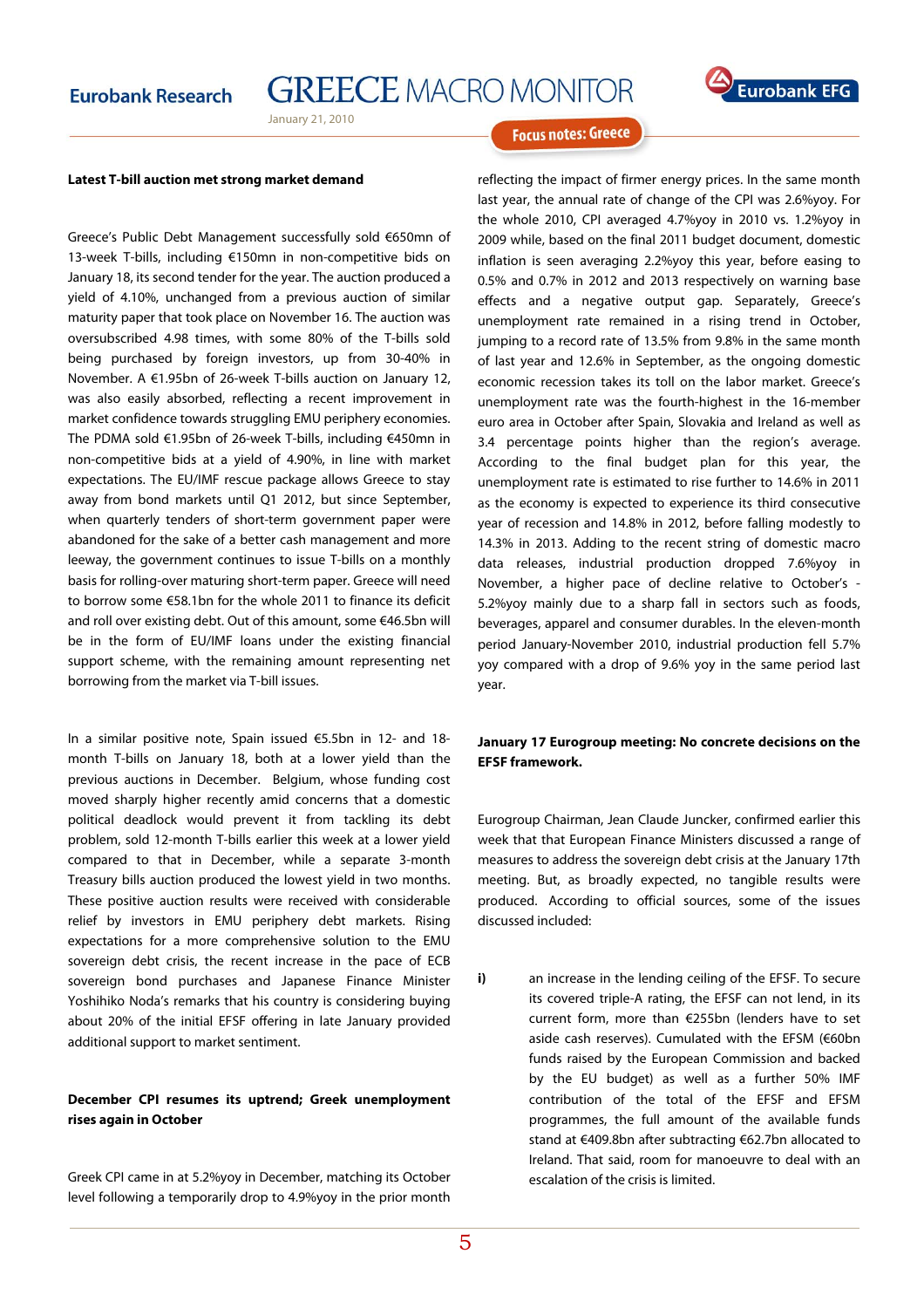**GREECE MACRO MONITOR** 

January 21, 2010

# **Focus notes: Greece**

- **ii)** EFSF purchases of sovereign bonds of financially distressed euro countries, a move that would release the ECB from the need to make such purchases itself.
- **iii)** lower interest rate charged for EFSF loans.

Germany, once again, rebuffed a European Commission proposal for an increase in the effective lending capacity of the EFSF. Finance Minister Wolfgang Schaeuble insisted that the idea of increasing the size of the EFS is "not realistic" given that, so far, hardly any funds have been used. He admitted however that there should be a debate on facilitating the use of the fund's €440bn total quota. More importantly, the German official pointed out that, given the recent tentative improvement in market sentiment, EU officials were in no rush to reach an agreement. Instead, Mr. Schaeuble suggested that European Finance Ministers should work and get prepared for a comprehensive package of reforms by March, when EU leaders are scheduled to meet for a summit. But although Germany seems to be open to a debate regarding the EFSF size and its lending capacity, it appears that is still opposing the proposal for a lower EFSF interest rate and for allowing the EFSF to purchase sovereign bonds.

Upcoming elections in seven German states, might be a reason behind Germany's reluctance to reach a rapid agreement on potential changes to the EFSF's framework, especially as recent option polls suggest that around 92% of the German population opposes to an outright increase in the EU bailout fund's size. The first state election is scheduled on February 20 and the last one on September 18 with recent opinion polls suggesting that the centre-right CDU/FDP coalition government, which has suffered a sharp decline in its popularity over the last year, is likely to loose several regional elections (it is worth recalling that the North Rhine Westphalia state election on May 9, 2010 had a major impact in delaying the approval of Greece's bailout package).

The sole issue European Financial Ministers came to an agreement on at this week's Eurogroup meeting was for new EUwide bank stress tests to include revised criteria. The stress tests, that will be conducted in H1-2011 and will encompass the same 91 European banks tested in mid-2010, will utilize a stricter methodology, covering not only bank trading books but also banking books and tough tests on core tier 1 capital. Nevertheless, EU officials dismissed the idea of incorporating any sovereign debt restructuring scenario in the tests. Press reports indicated that, in spite the European Banking Authority's intention to keep the review internal, officials have stated that there might be some disclosure of the results that are expected in mid-2011. The ECB, which will play a key role in designing the methodology of the tests, expects more banks to fail than the five that did so last year. EU sources also said that in parallel to the EU bank stress tests, the IMF will conduct a similar exercise in the UK, Sweden and Luxembourg.

#### **EFSF launches its first bond issuance next week**

The European Financial stability Facility EFSF, set in May 9, 2010 to provide temporary financial assistance to euro area states in financial difficulty and unable to borrow at bearable rates, announced that it appointed lead managers (Citigroup, HSBC and Societé General) for its first issuance next week. The €3- 5bn 5-yr benchmark syndication is part of the €85bn assistance programme for Ireland agreed in late November. More specifically, the European part of financial aid to Ireland is split between two funds: the EFSF and the EU's European Financial Stability Mechanism (EFSM). Both funds are rated triple-A by the three major rating agencies and their issuances for providing financial support to Ireland will be mainly in standard benchmark maturities of 5, 7 and 10 years denominated in euros. Further support to the debt-laden economy will be made available through the IMF (€22.5bn) and bilateral loans from the UK, Sweden and Denmark totaling €4.8bn. Ireland contributes € 17.5bn. With the support of the German Debt Management Office (DMO), backed by guarantees providing by euro member states of up to €440bn, the EFSF will raise up to€17.7bn in 2011 and 2012. The EU will raise up to €22.5bn for its EFSM facility, €17.6bn expected in this year and €4.9bn in 2012 (amounts subject to revision and Ireland's requirements). The first €5bn EU issuance on January 5, also placed through a syndicated format, met strong demand (the auction was oversubscribed three-times and was sold within an hour). The auction produced a yield of 12bps more than the benchmark swap rate, or about 2.5%. That compares with the 5.7% rate being charged to Ireland for the EU-IMF loans.

## **EMU sovereign bond markets recover after well-received bond auctions, hopes for a powerful policy response to the current crisis**

After hitting multi-week highs in early January, EMU debt spreads moved lower over the last few sessions reflecting a string of well-received debt auctions by a number of fiscally-

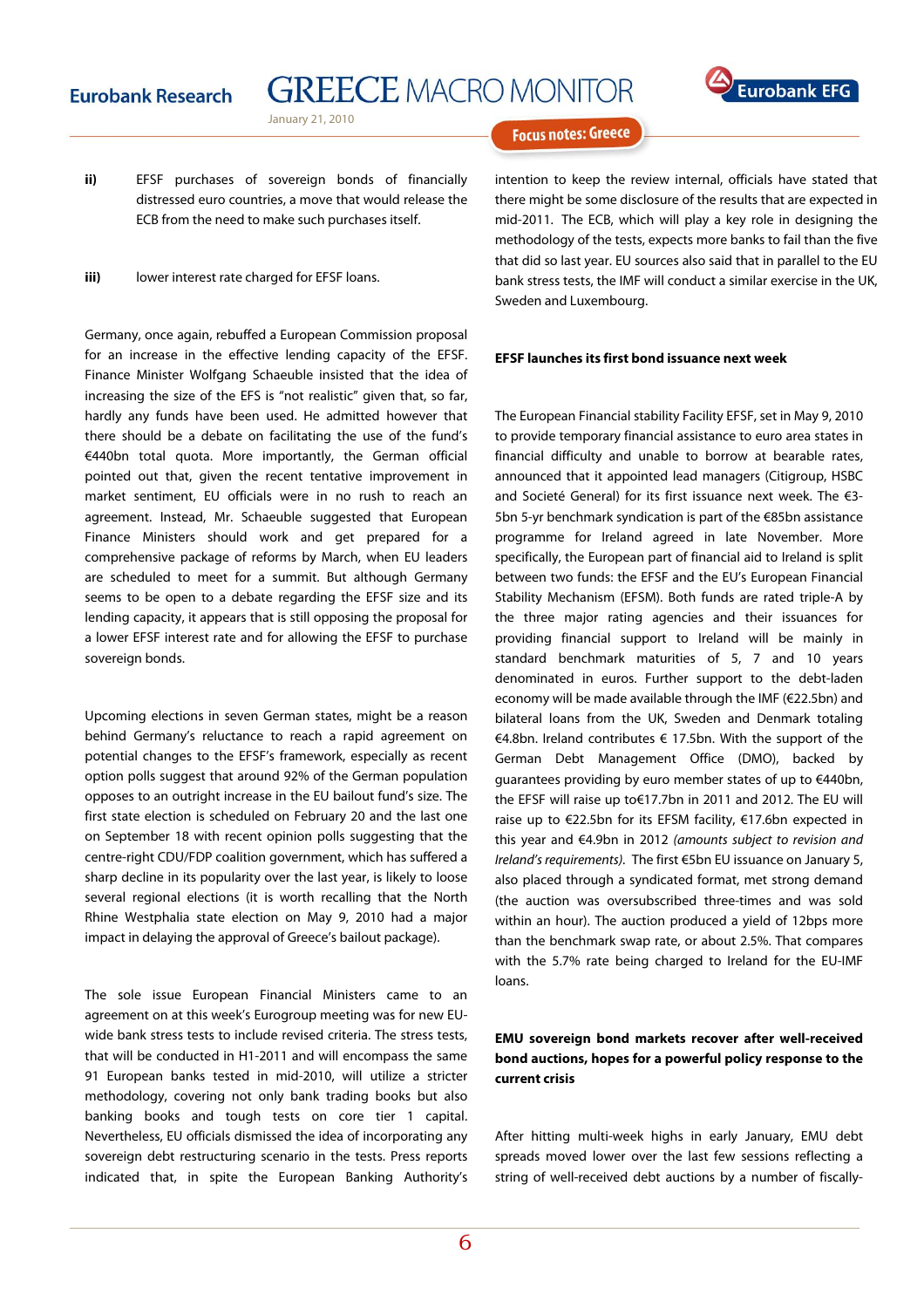# **GREECE MACRO MONITOR**



January 21, 2010

**Focus notes: Greece** 

vulnerable euro area sovereigns, including Spain and Portugal. Market optimism that the European authorities are pushing for a concrete plan to address the lingering sovereign debt crisis also assisted market sentiment. Jean Claude Juncker, the chairman of the Eurogroup, said late this week that a comprehensive response to the current crisis is likely to be announced in a few weeks time, echoing similar remarks from German FinMin Schaeuble. Separately, the ECB stepped up the pace of sovereign bond buying with the latest official data suggesting that purchases settled until last Friday amounted to €2.3bn, the highest in five weeks. Recent comments from Chinese and Japanese government officials that their countries are considering investing in EMU sovereign debt also supported the latest relief rally in EMU bond markets. Spain has lately been among the best performers in the EMU sovereign space, on news that the country is finalizing a plan for a second round of recapitalization of its troubled savings banks, cajas. The plan, which envisages regional banks raising funds from private investors, is expected to be announced once the lenders detail in coming weeks their full exposure to the collapsed property sector. Indicatively, the 10-yr Spanish/German government bond yield spread eased to levels below 210bps late this week for the first time since mid-November, moving further away from a 284bps record high marked in early January. Greece lagged behind. The 10-yr Greek government bond (GGB) yield spread to German Bund was standing close to 813bps at the time of writing, some 12bps wider from a near three-month trough marked early this week on resurfaced market talk of an imminent debt restructuring. Despite the latest widening move, the spread was still some 160bps tighter from all-time highs marked just a couple of weeks earlier with secondary market volume in the HDAT platform moving higher lately. So far this month, the daily average turnover stood around €35mn, up from €11.7mn in December 2010 but lower compared with €1.11bn during the same month a year earlier. Technically, a clear move below the 800/750bps zone could open the way for a retest of the crucial 650/660bps area (mid-October lows). On the upside, strong resistance stands at 880/900bps in the way to 974bps record closing highs seen on January 7, 2011.